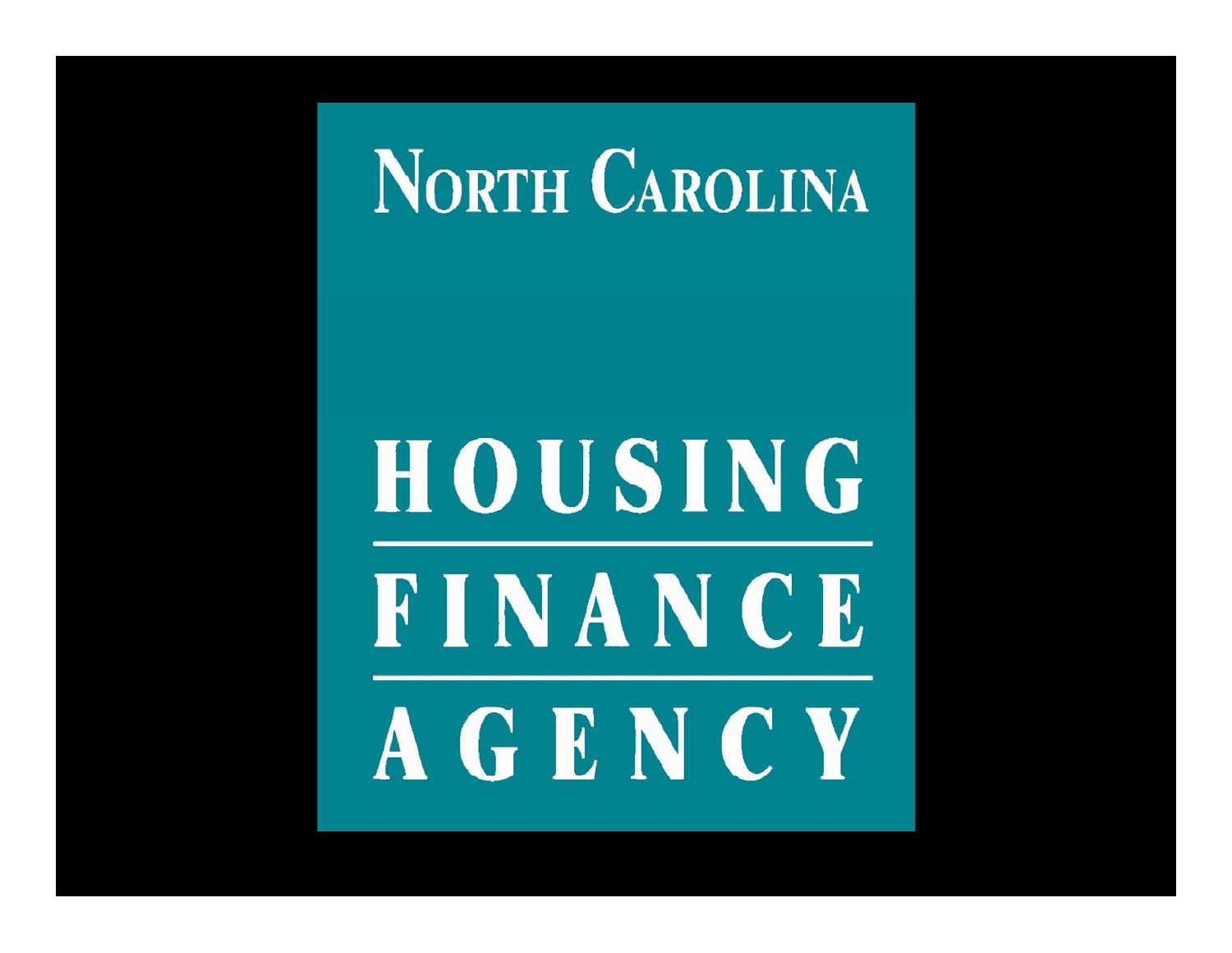## **Developers' Workshop**

Topics Covered:

- 1. Returning 2007 and 2008 allocations
- 2. Other changes for the draft 2009 QAP
- 3. Property tax legislation
- 4. Design scoring and requirements
- 5. Additional green ideas/suggestions

Will take questions during, comments at the end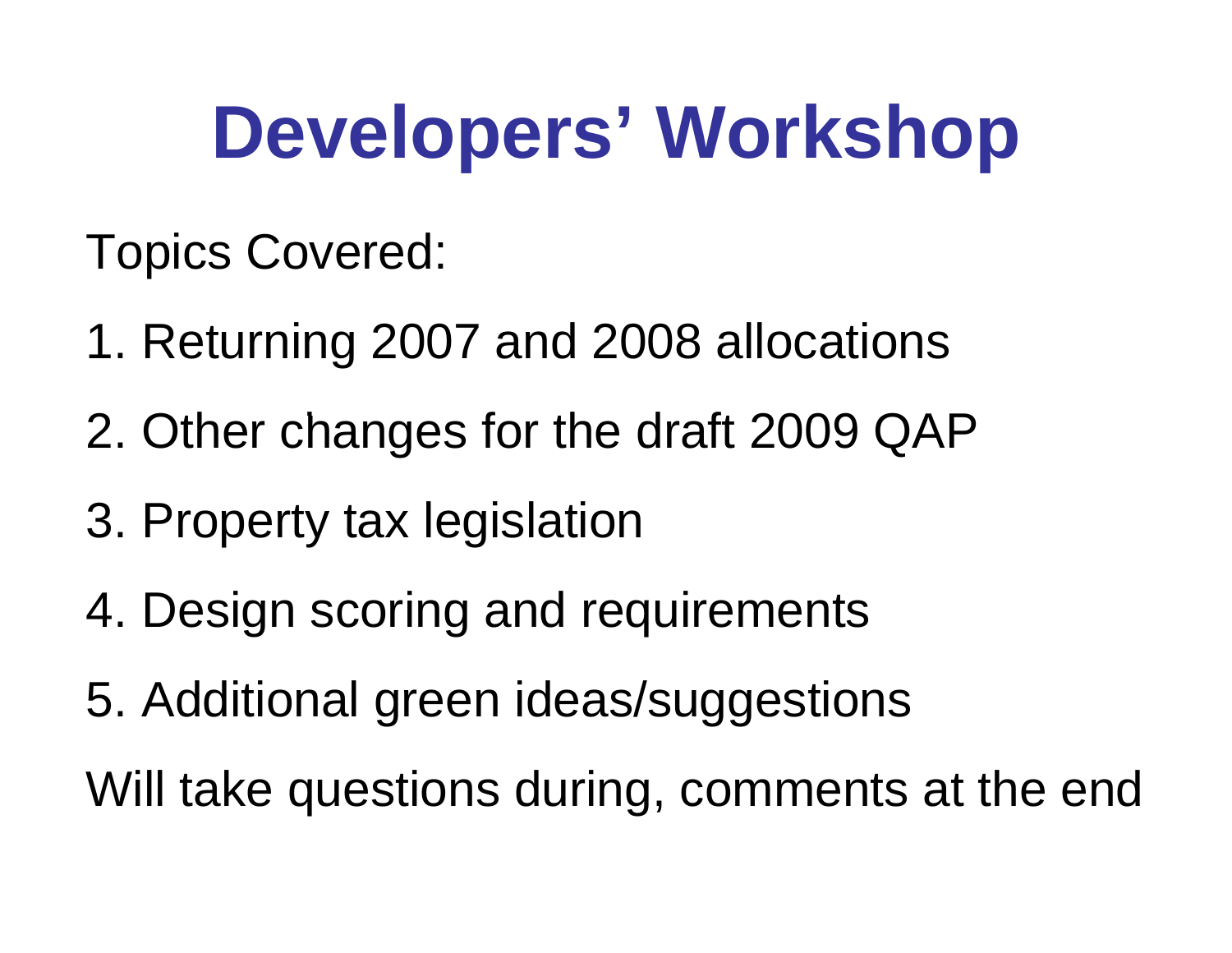# **2007 & 2008 Projects**

- Substantial changes
- Based on input from developers and syndicators/investors
- Goal is assisting with equity in an unprecedented market
- Agency committed to seeing projects succeed
- Owners should attend equity session tomorrow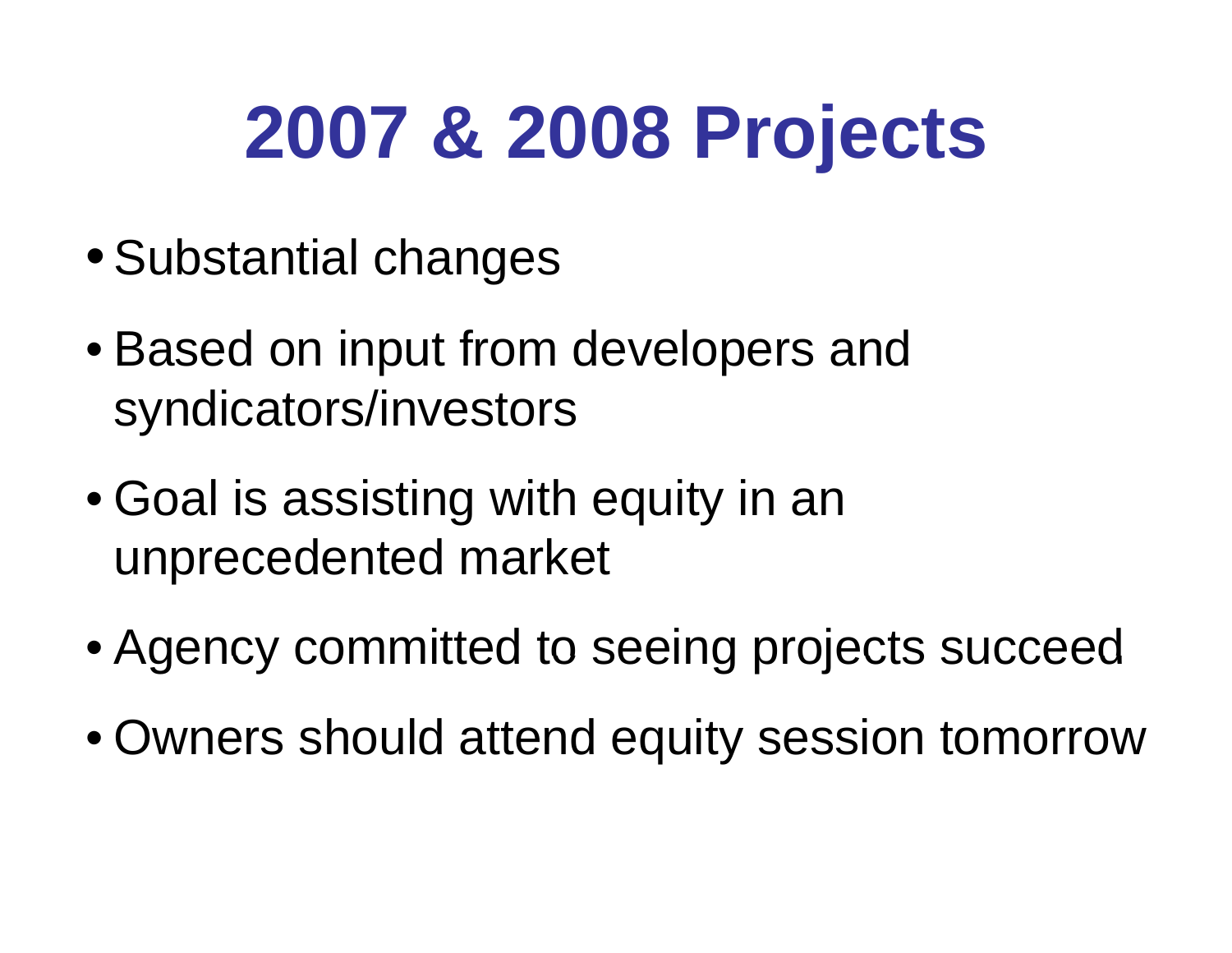# **2007 & 2008 projects, con't**

Returning allocation allows:

- More time, placed in service deadline is 2011
- Possible 30% basis boost (for those outside QCTs/DDAs)
- 2007 projects may use 9% minimum LIHTC rate regardless of lock-in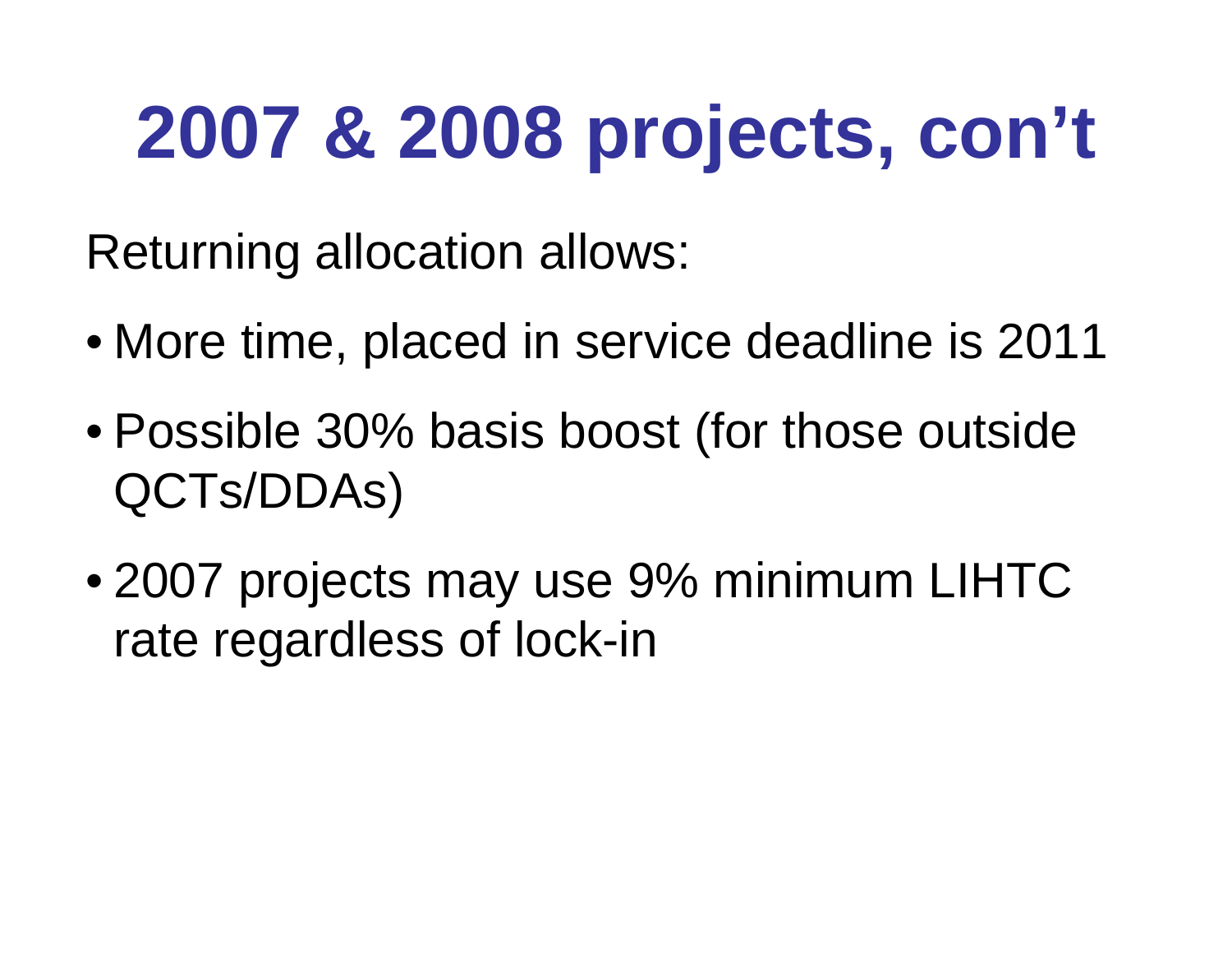## **How '07-'08 Returns Will Work**

- Not a competition
- 2008 projects must pay allocation fee and return COA b y Dec. 1st
- Request will be a basic form
- Submission deadline also Dec. 1st; expect to announce awards by March
- Technically will keep current allocation until have 2009 award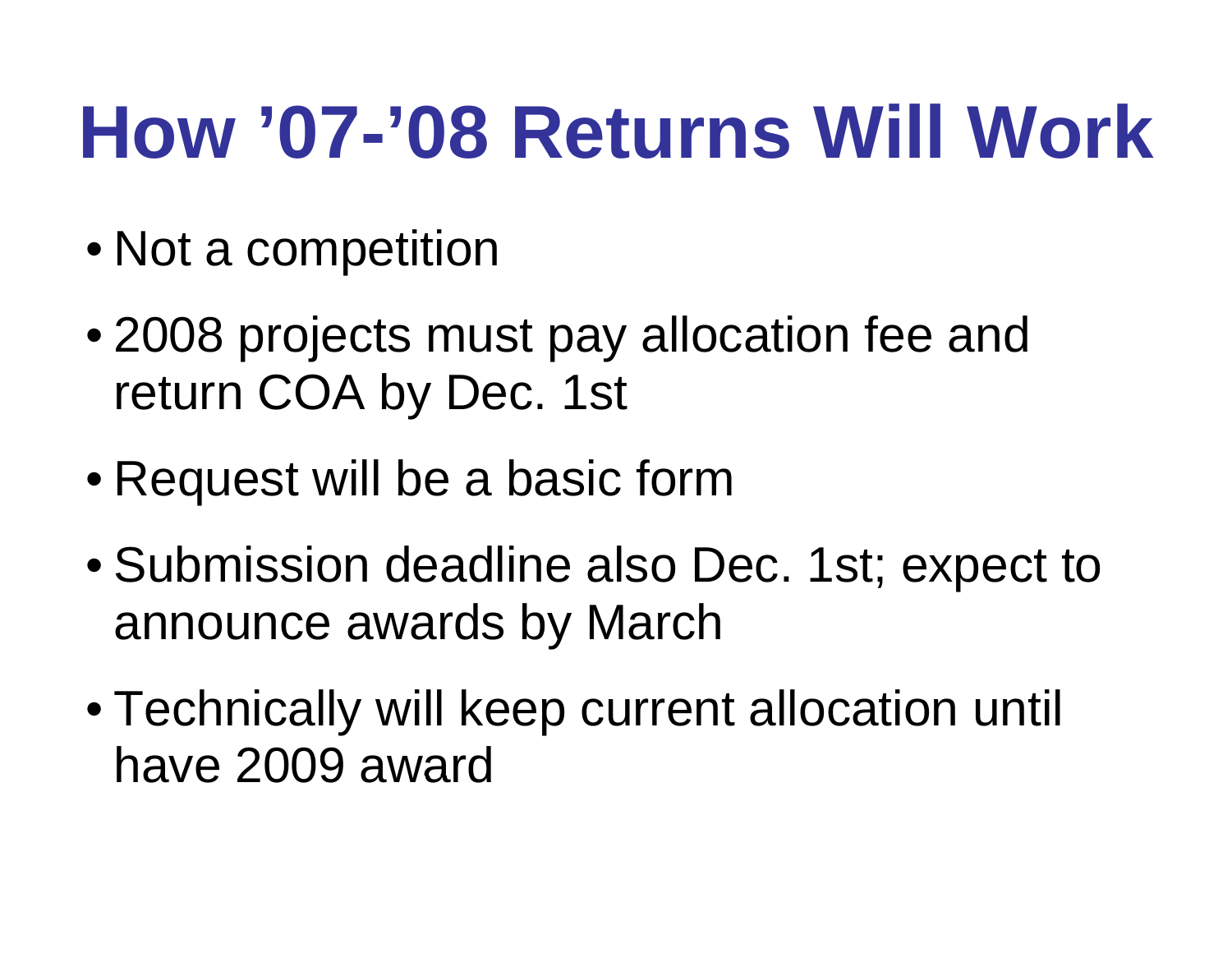## **How Returns Will Work, con't**

- Costs may not change
- Retain '07 or '08 STC and RPP awards
- Agency may reduce bank debt and/or RPP
- $\bullet$  Projects must comply with initial application and '07 or '08 QAP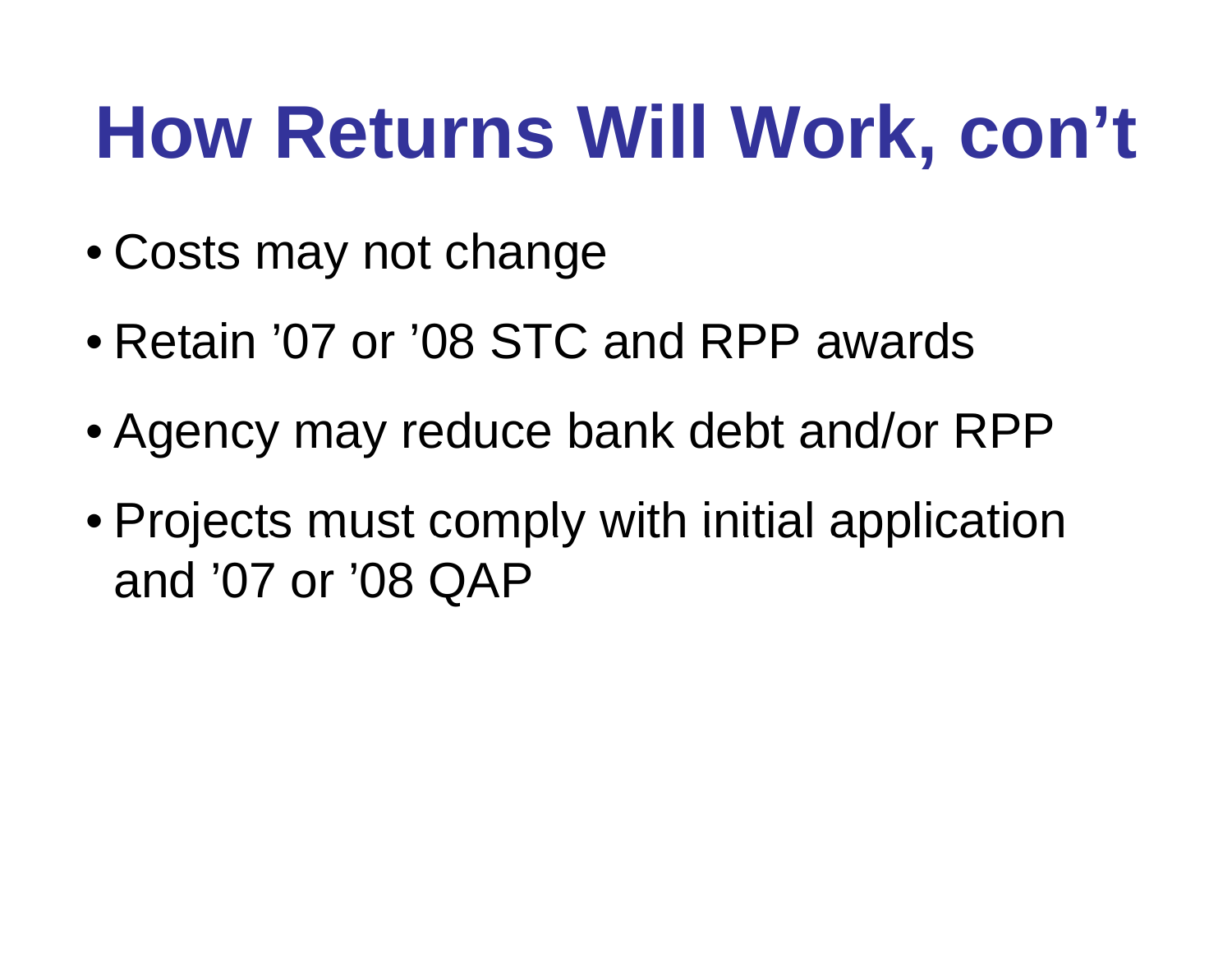## **How Returns Will Work, con't**

- Only fee will be allocation:
	- –calculate as if a 2009 app (e.g. \$31,000)
	- –less amount already paid (e.g. \$30,000)

–owe difference (e.g. \$1,000)

- New carryover agreement unless PIS in 2009
- $\bullet$  2008 projects will have another year to meet 10% test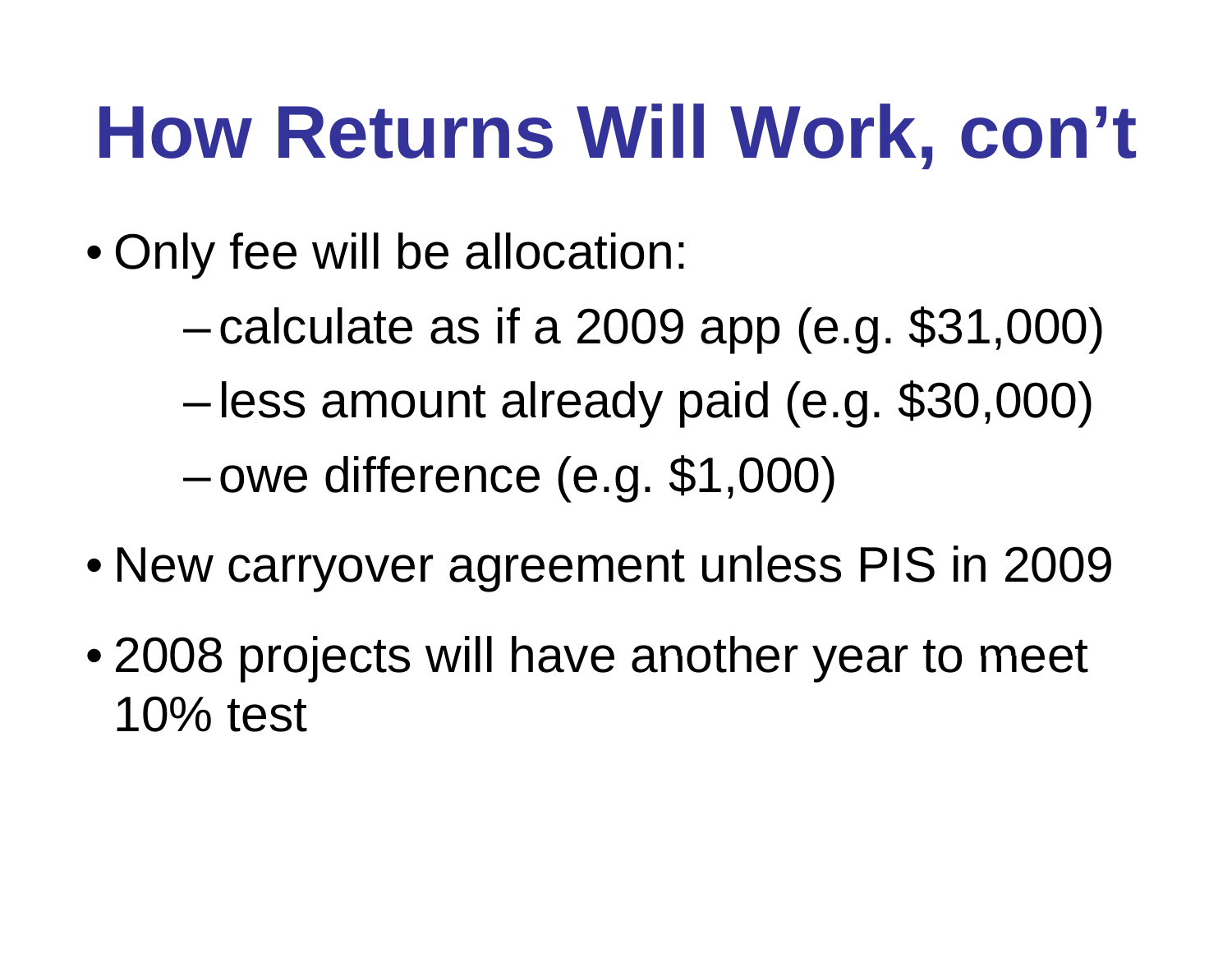## **Other QAP Changes**

- Disclaimers:
	- – entire document still a draft –—not covering everything
- Focus is on what developers need to know for application
- Listed roughly in order of appearance in QAP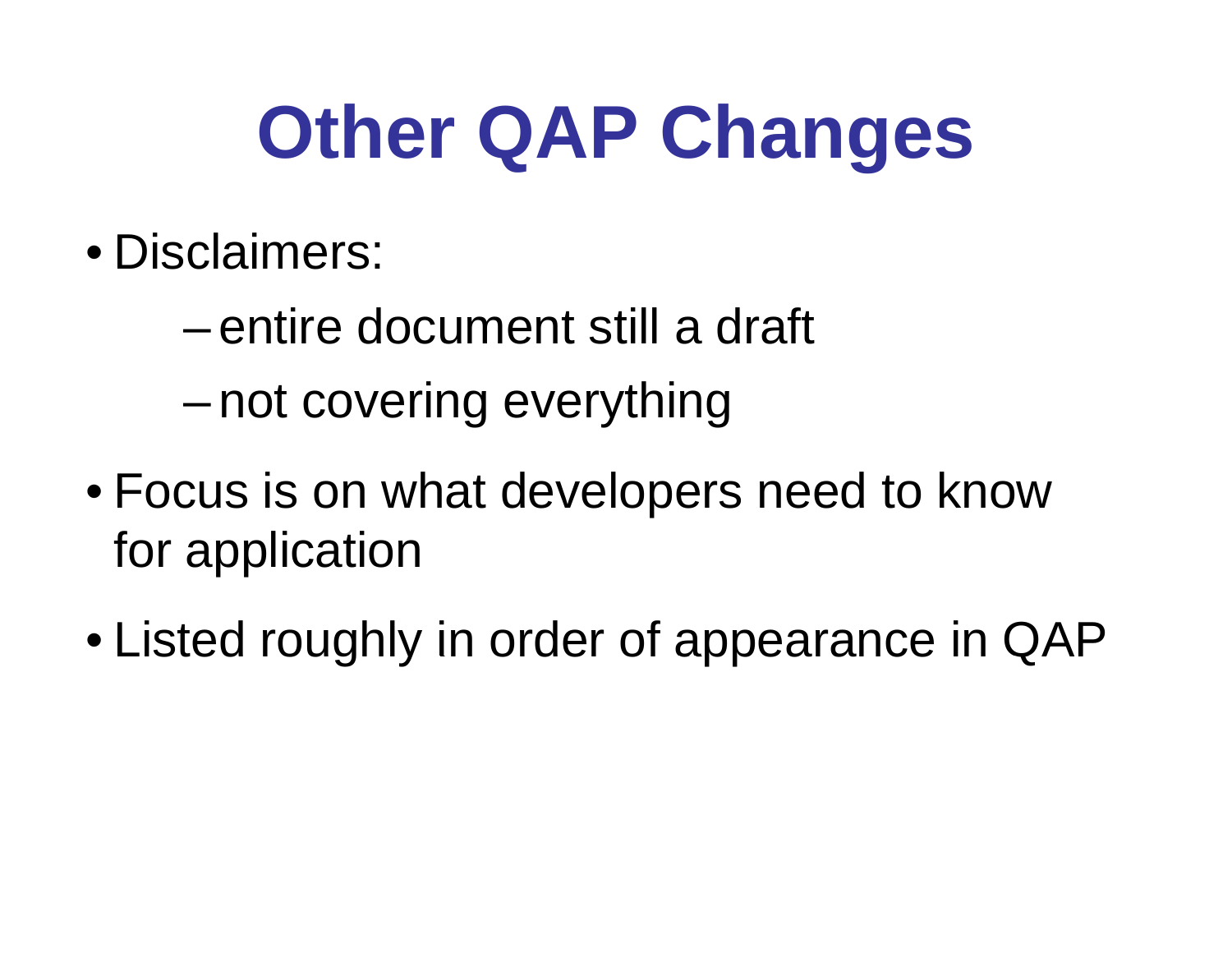#### **Award Limits**

• Increase maximum award amounts for:

–project to \$1.3 million

– $-$  county to  $\$2.5$  million

• Will not count '07-'08 returns against Principal or county cap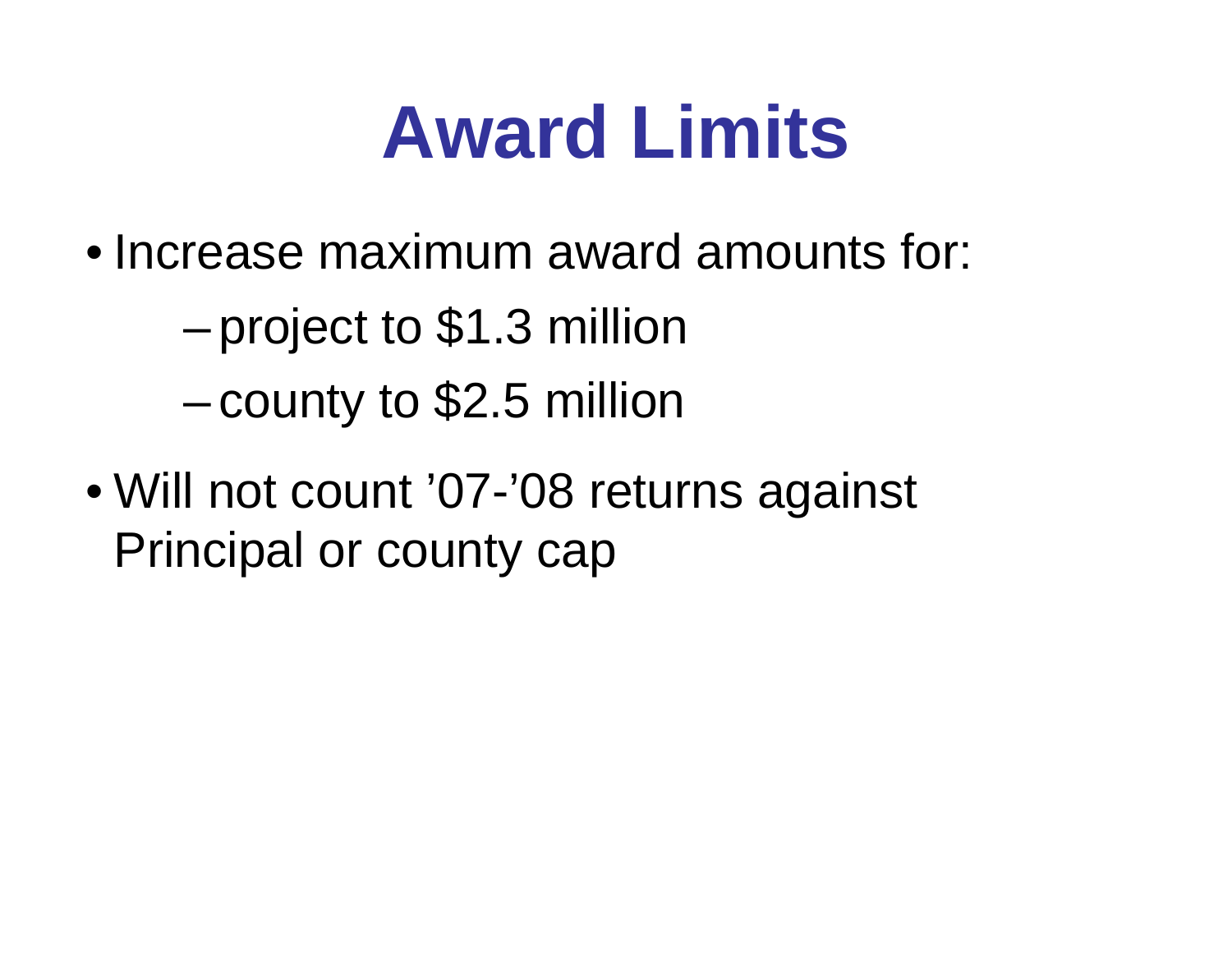#### **Rehabilitation**

- Move preservation set-aside into rehab
	- – no separate limits for what had been preservation deals
	- –expect similar outcomes
- $\bullet$  Proposals to both build new units and rehab existing may be split into two applications
- • Must have < \$110,000/unit in total costs; rehab work as set by Agency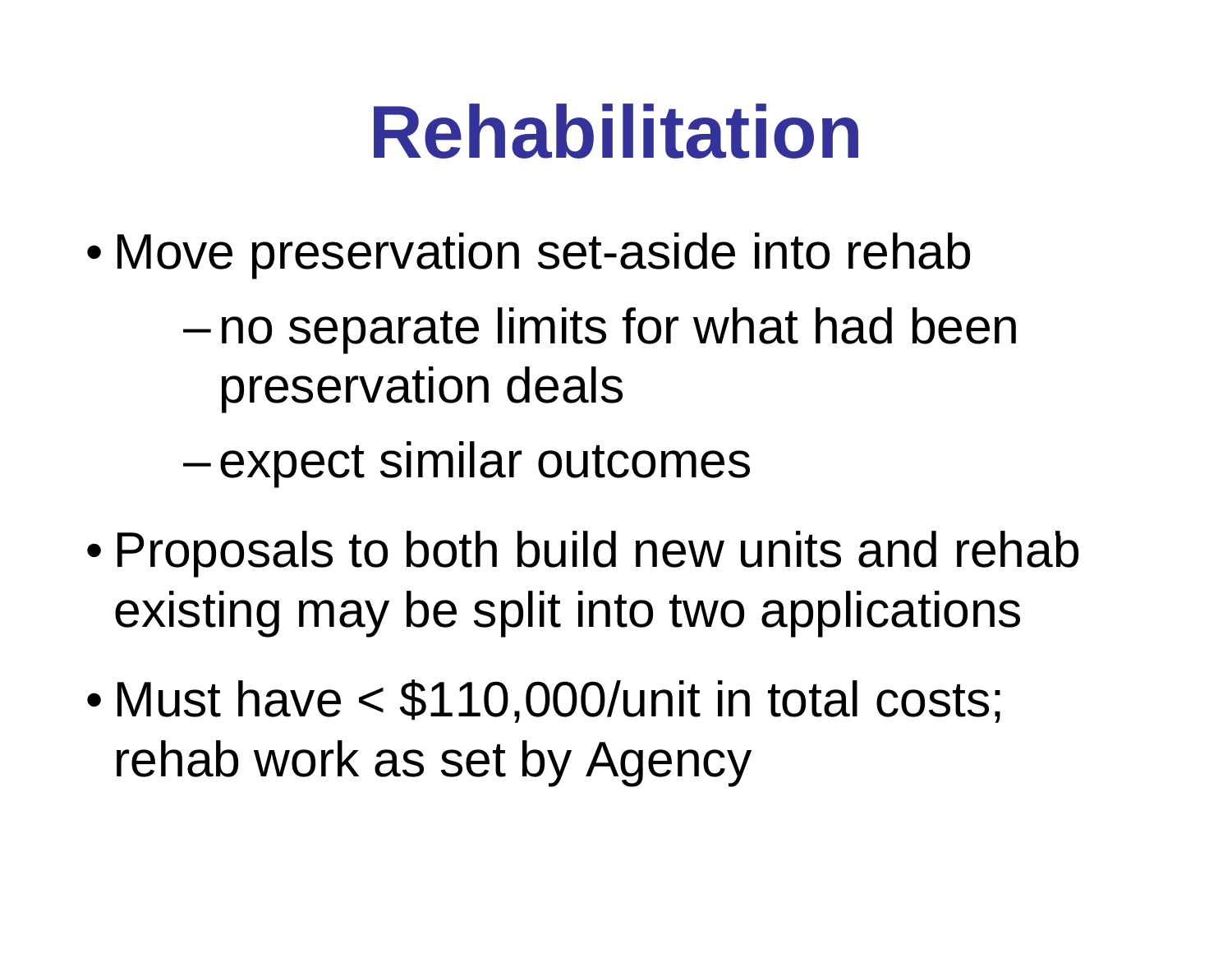## **30% Basis Boost**

• For 2009 applications:

– high % of costs not in eligible basis –primarily expensive land, also site work

- Allows sites that were not feasible before
- Amount at Agency's discretion, may be < 30%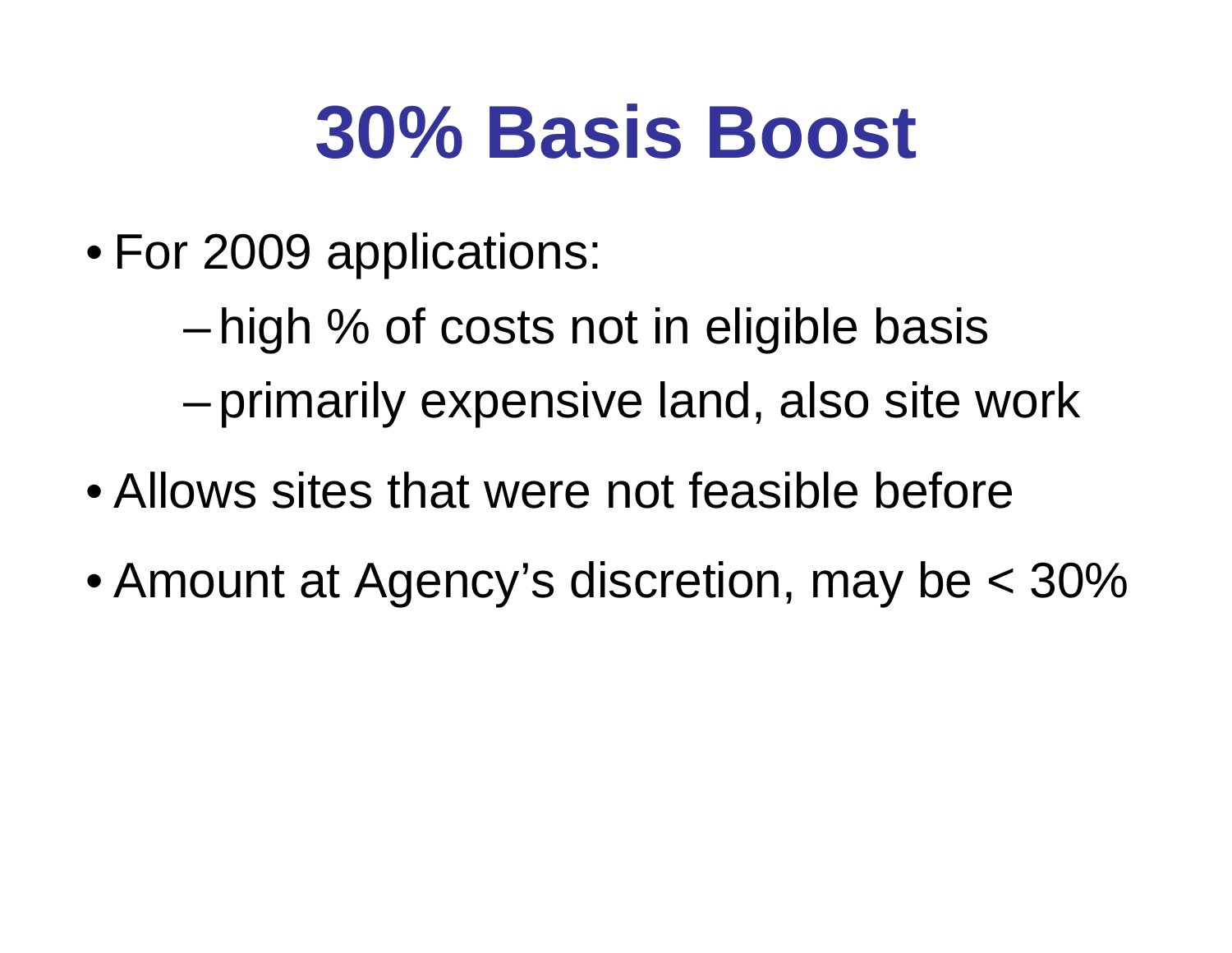## **30% Basis Boost, con't**

- Must submit with pre-application:
	- – appraisal if requesting because of land – $-$ geological survey if for site work
- Sites owned by related parties or local gov'ts are eligible
- $\bullet$  Projects with market-rate units are ineligible
- Notify which projects will qualify in March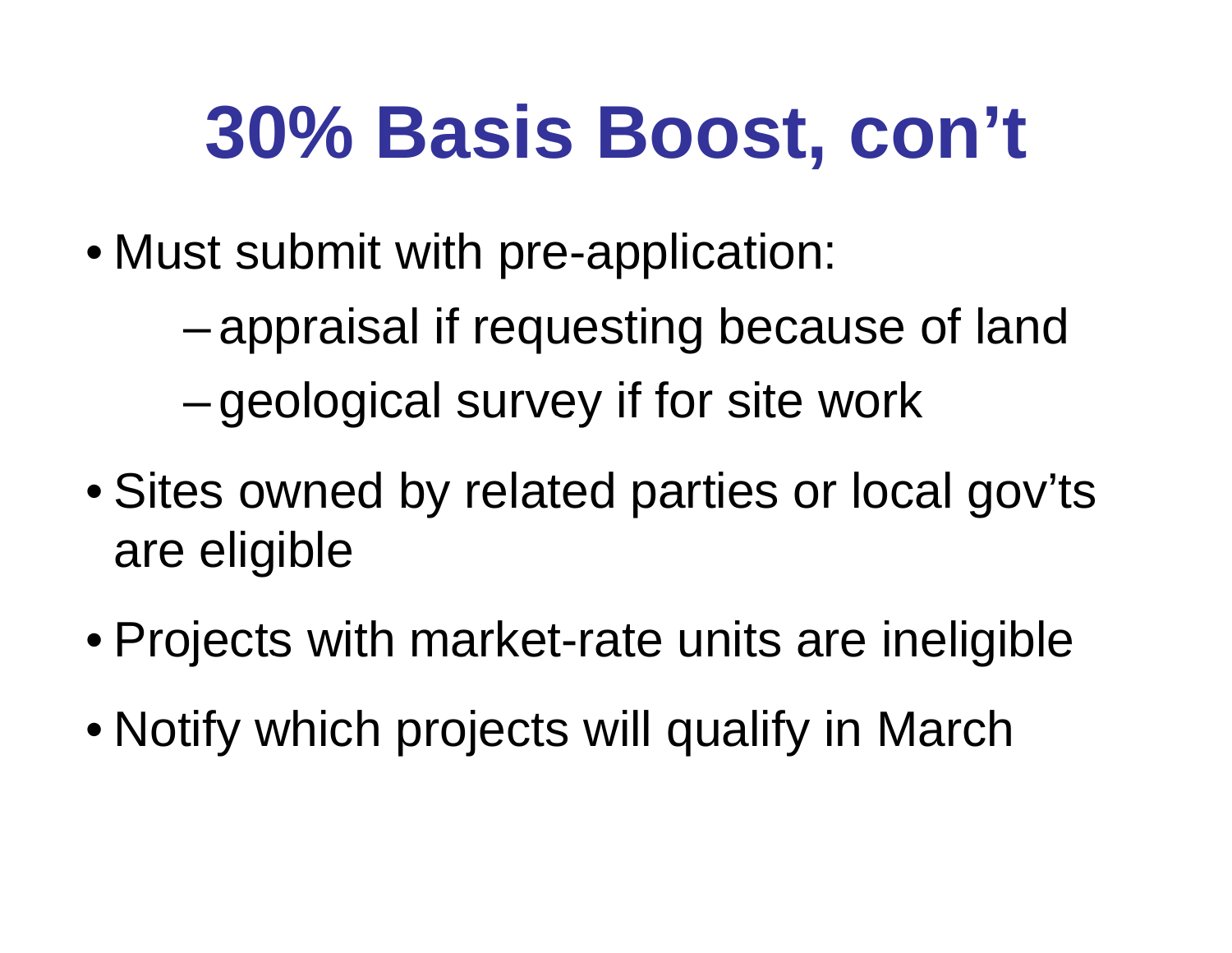# **Mortgage Subsidy & RPP**

- AFR at 40 years no longer an option for mortgage subsidy points
- $\bullet$  RPP repayment must have pro-rata split with any local gov't lender
	- – $-$ repayment calculated based on 1.15 DCR  $\,$
	- –split requirement was new for 2008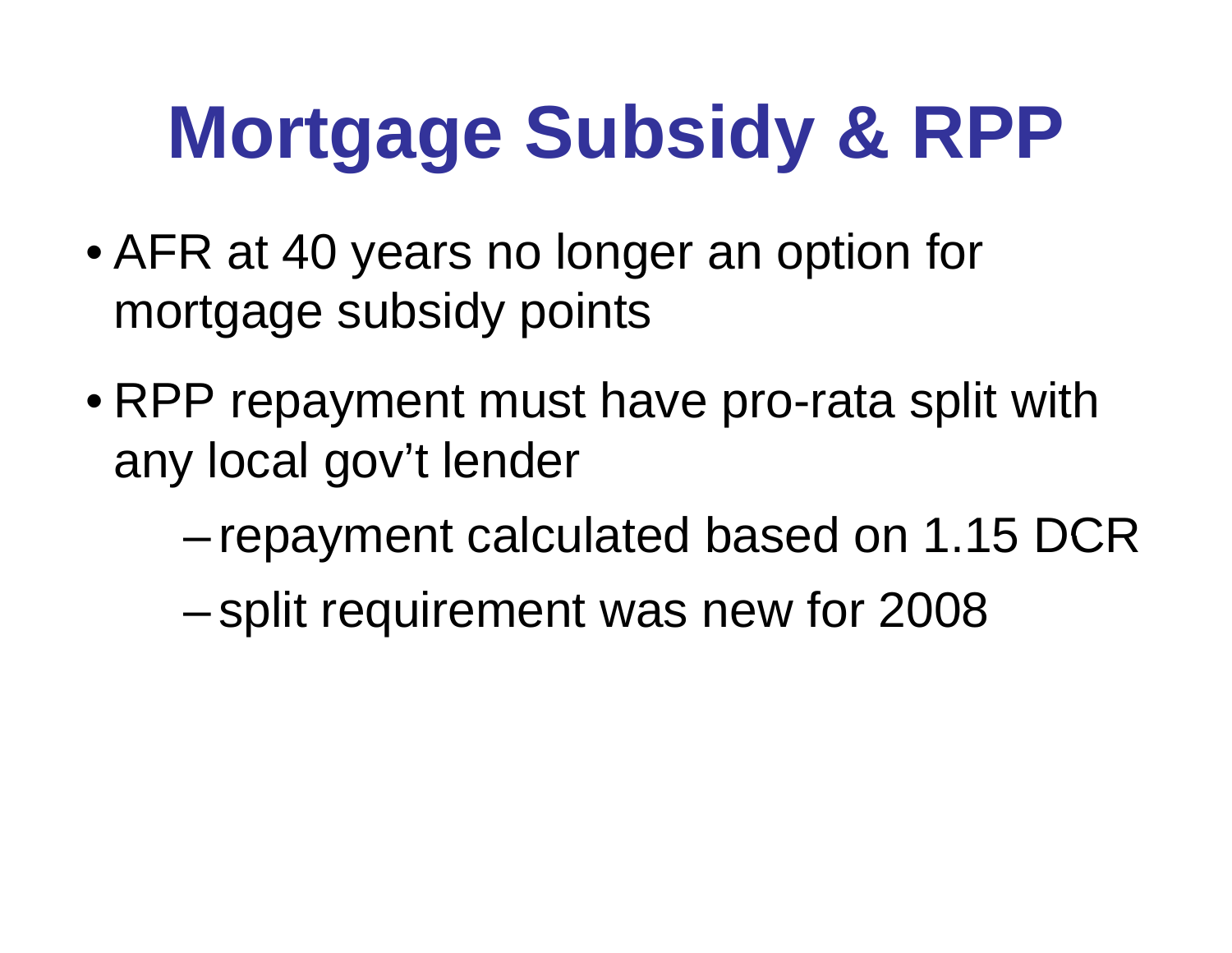# **Project Development Costs**

- Only includes Line 5, "Construction of New Building(s)"
- • $\bullet$  \$60,000/unit = -10 points
- $\bullet$ \$69,000/unit = -20 points
- Excludes on-site improvements, overhead, etc.
- Agency will approve costs for historic projects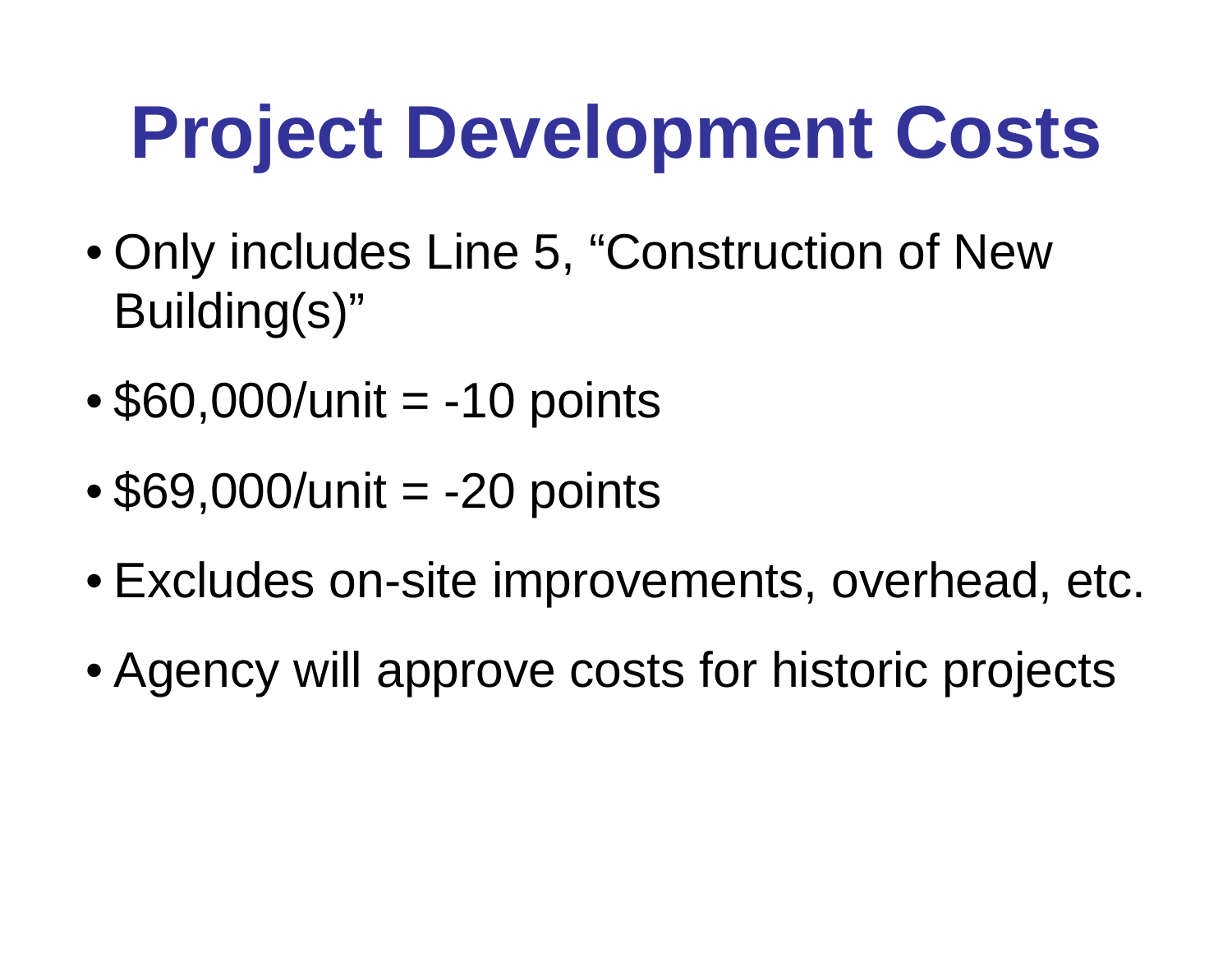# **Project Devel. Costs, con't**

- "Chart B" projects:
	- –single family houses or duplexes
	- –– mobility impairment housing
	- –central business district
	- –public housing redevelopment
	- –steel, concrete, and 4 stories
- •\$71,000/unit = -10 points
- $\bullet$  $\bullet$  \$85,000/unit = -20 points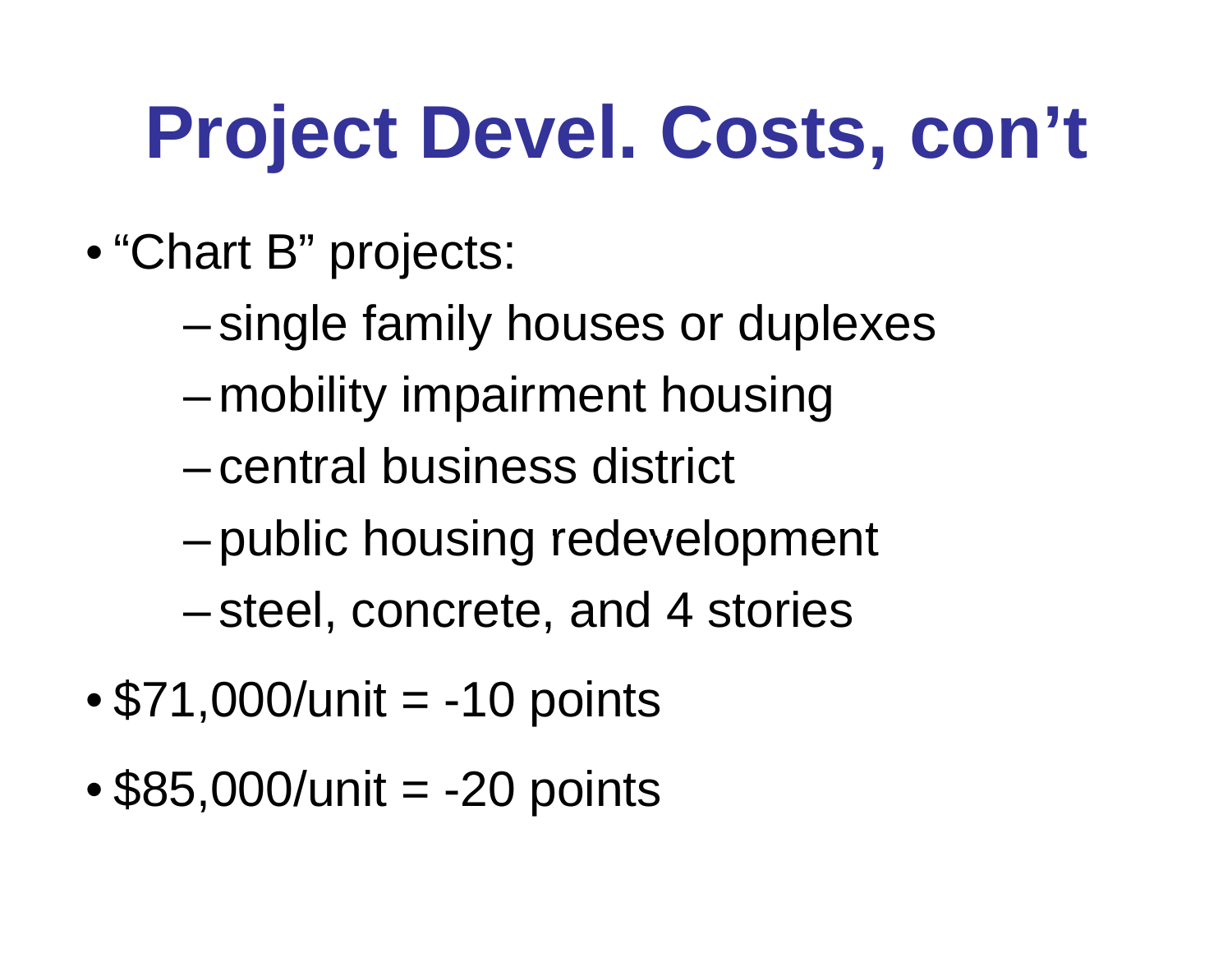# **Underwriting Assumptions**

- Rent escalation is 2%, expenses is 3%
- $\bullet$  Operating expense is \$3,000/unit for new, \$3,200 for renovation
- Hard cost contingency is 5% for new, 10% for renovation
- Agency may set maximum equity price
- Goal is for 2009 projects to secure equity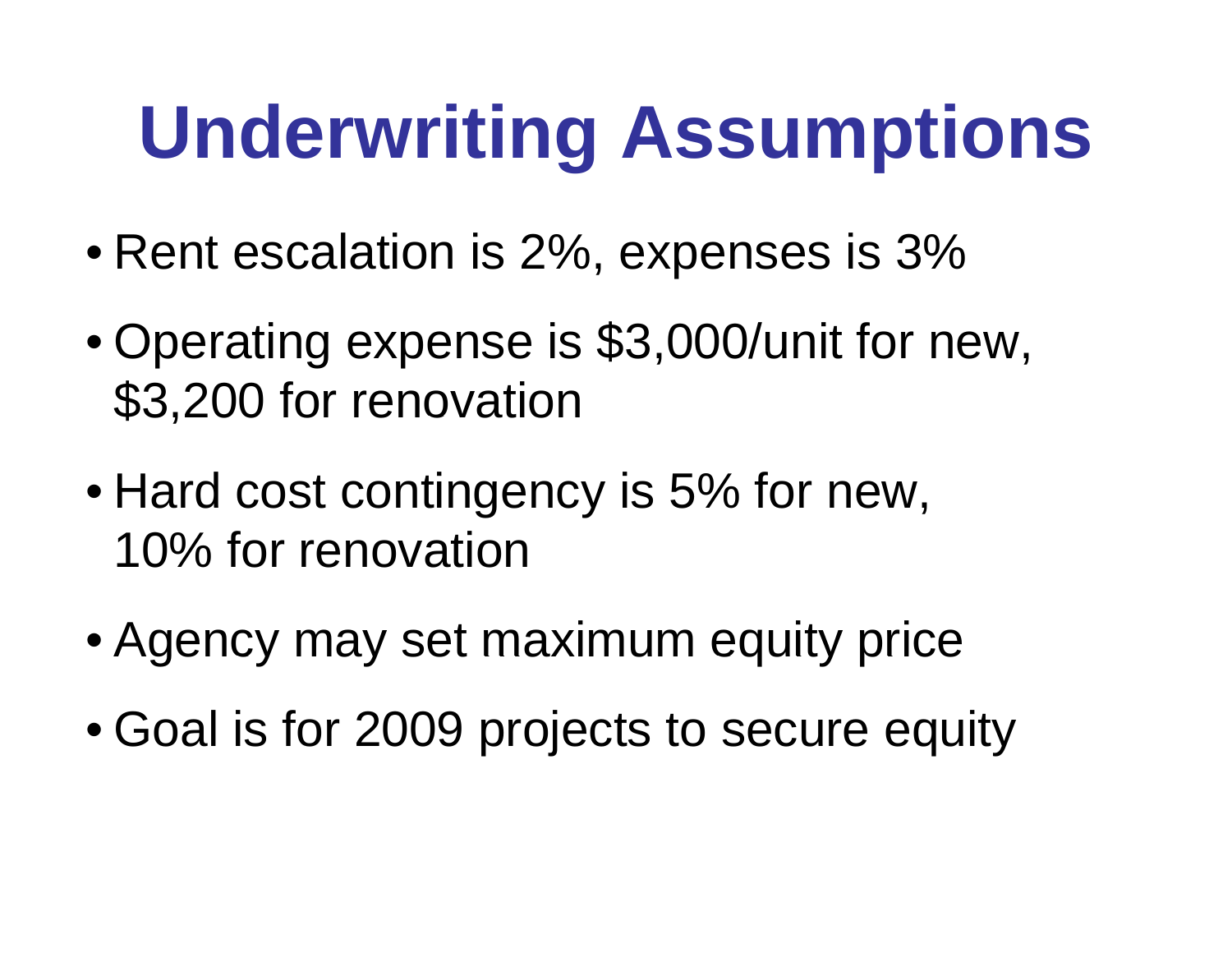# **Additional Contingency**

- Application may include greater of:
	- –\$500/unit or
	- –\$30,000
- Available for any project cost
- If not needed for overruns, may be taken as increased developer fee
- Less than amount in 1st draft because of hard cost contingency increase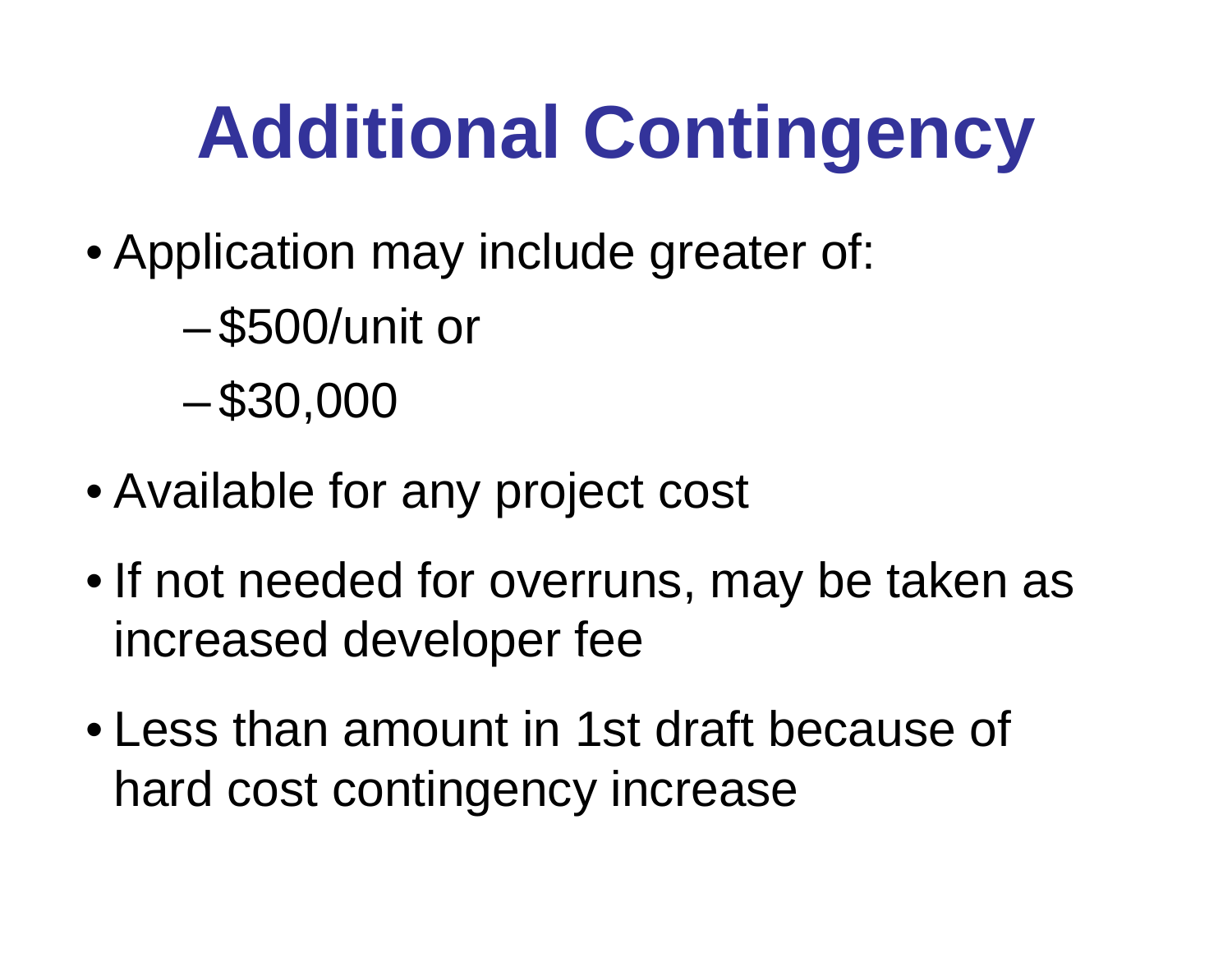# **Design**

- Energy Star required for new, extent feasible for rehab & adaptive re-use
- Not new: Agency must approve final plans before starting construction
- $\bullet$  More on design in the next session